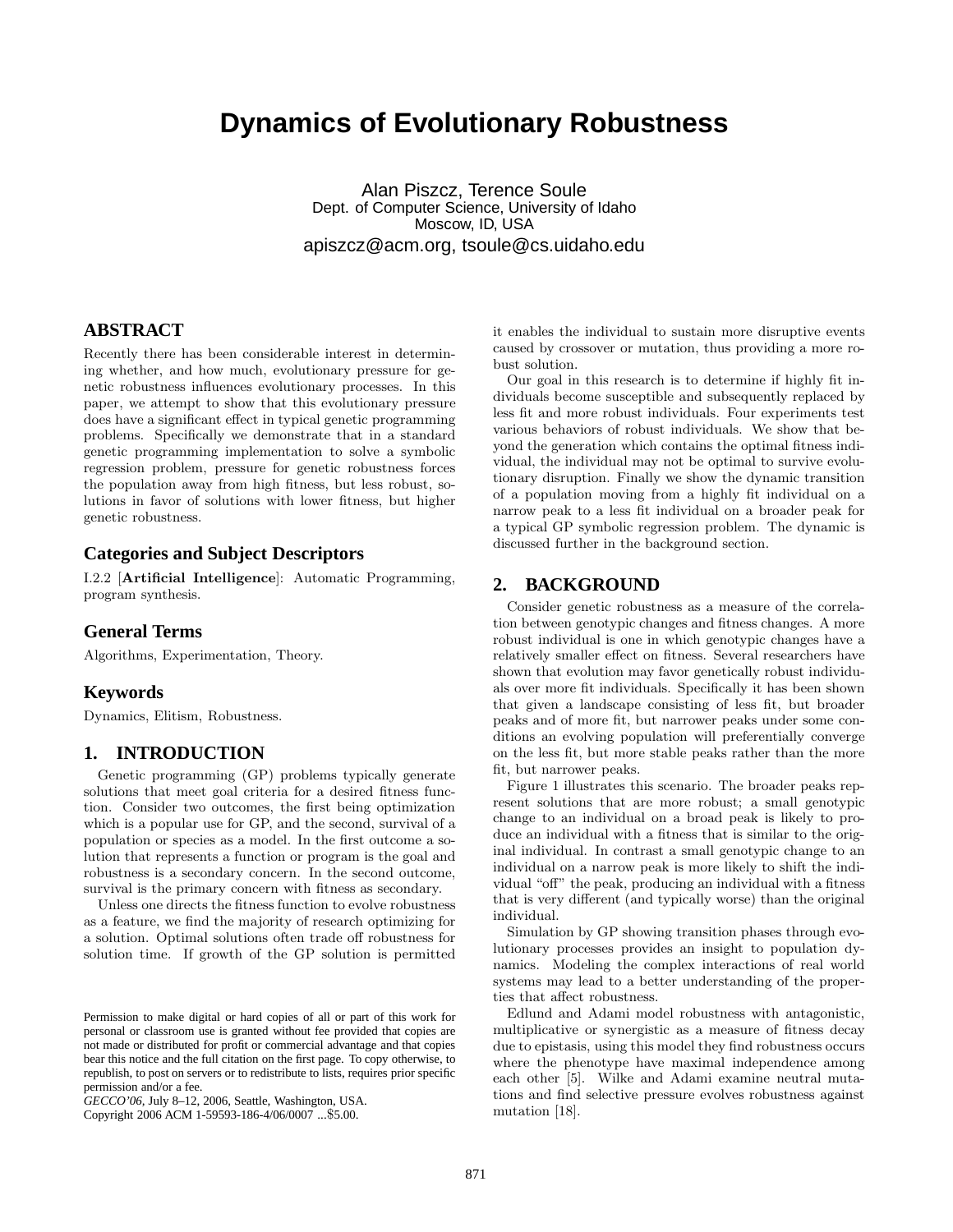

Figure 1: The narrow peak on the left shows the few fit individuals that achieved fitness. The flatter and less fit peak is occupied by more individuals who are more resilient to genotypic changes.

For example, DeVisser et al. define genetic robustness as the 'invariance of phenotypes in the face of heritable permutations (e.g. mutations)' [7]. The research identifies three classes of theories addressing robustness scenarios; adaptive, intrinsic and congruent. Adaptive: mechanisms that buffer a trait from deviation increase the fitness and should be favored by natural selection. Intrinsic: buffering with respect to mutations may be a necessary or likely consequence of adaptation. Congruent: suggests a correlation between genetic and environmental robustness, robustness may evolve as a correlated side effect of evolution for environment robustness. Any trait improving robustness also increases fitness, and can occur when the trait is intrinsically connected to improving its function, or when a trait avoids deleterious variation in an adaptive scenario.

Historically robustness is defined as canalization, which is the developmental buffering and homeostatic processes by which a particular kind of organism forms a relatively constant phenotype although individuals may have a variety of genotypes and environmental conditions may vary [17] [14].

In the evolutionary computation literature, the term resiliency is sometimes used instead of genetic robustness. Streeter states that large trees will be the most resilient in the face of crossover in his examination of code growth [16].

Wilke and Adami show that survival of the flattest influences the growth rate using low and high mutation rates. The individuals cluster near the peak for low mutation rates, alternatively with high mutation rates replication grows faster around the flatter peak where individuals are able to retain fitness values closer to the peak [18].

Krakauer and Plotkin model redundancy by comparing a family of landscapes with varying degrees of steepness. They show a fixed environment will evolve organisms towards maximum redundancy where a genotypic change causes the least change in fitness. This research also shows population sensitivity where small populations prefer shallow landscapes and large populations prefer steep landscapes [11].

Evolving individuals often adopt strategies to increase the genetic robustness. One common example is the code growth phenomenon in GP. Over the course of evolution GP individuals grow progressively by adding additional instructions. These instructions typically have very low functionality, that is they contribute little or nothing to the individuals' fitness. However, they increase the genetic robustness of the individuals by enabling individuals to better withstand

deleterious mutation and crossover events. In a small individual with a relatively low proportion of functionally unimportant code, most mutation or crossover events are likely to affect the individual's functionality; it is not very robust. In contrast, in a large individual with a relatively high proportion of functionally unimportant code, most mutation or crossover events are not likely to affect the individual's functionality and if they do, it will typically have a small effect; the individual is robust.

More recently, a novel evolutionary dynamic has been shown based on the evolutionary pressure for both robustness and fitness. It was shown that as individuals, which originally converged on a low fitness, broad peak, increase their inherent genetic robustness, through growth or other mechanisms, they shift from the low fitness, broad peak to high fitness, narrow peaks. The individuals' evolved robustness makes up for the narrowness of the higher fitness peak. This demonstrates that the evolution of genetic robustness is sometimes a necessary precondition to a population of individuals finding a fit, but less robust solution [15]. However, these results were shown for a very simple, illustrative, problem. It is not clear whether a similar phenomenon applies to more typical GP problems. Thus, the goal of this paper is to determine whether similar evolutionary dynamics occur for more typical problems. Specifically, whether high fitness, but less robust individuals are out competed by lower fitness, but more robust individuals.

## **3. EXPERIMENT GOALS**

Previous research demonstrating the shift from lower fitness, broad peaks to higher fitness, narrow peaks used a carefully tailored, toy problem in which the exact fitness landscape was well defined. This is not possible with more typical GP problems, such as symbolic regression. Instead, we seed the population with high fitness, but genetically 'brittle' individuals. These individuals are located on high, but presumably narrow, fitness peaks.

Our hypothesis, is in contrast to a more traditional view that fitness is the driving force where evolutionary computation predicts that the high fitness seed individuals will quickly dominate the population, leading to convergence on those solutions. The hypothesis for this experiment is that high fitness, but genetically brittle individuals (the seeded individuals) will go extinct, replaced by lower fitness, but genetically more robust individuals. Confirming this hypothesis requires demonstration of 1) that high fitness individuals become extinct, 2) when the high fitness individuals go extinct they are replaced by less fit individuals, and 3) when the high fitness individuals go extinct they are replaced by more robust individuals.

We are also interested in the effect of elitism, because elitism will always preserve at least one copy of the highest fitness individual, even if it would otherwise go extinct, due to a lack of robustness. Does preserving one or more copies of this individual improve the evolutionary process, or do these copies only take up space in the population?

#### **3.1 Background on Seed Individuals**

We hypothesize that less fit and larger individuals will evolve and replace two initial seeds with perfect fitness. The seed individuals represent the narrow but more fit peak shown earlier. To guarantee that the high fitness individuals are available we insert two high fitness seed individuals into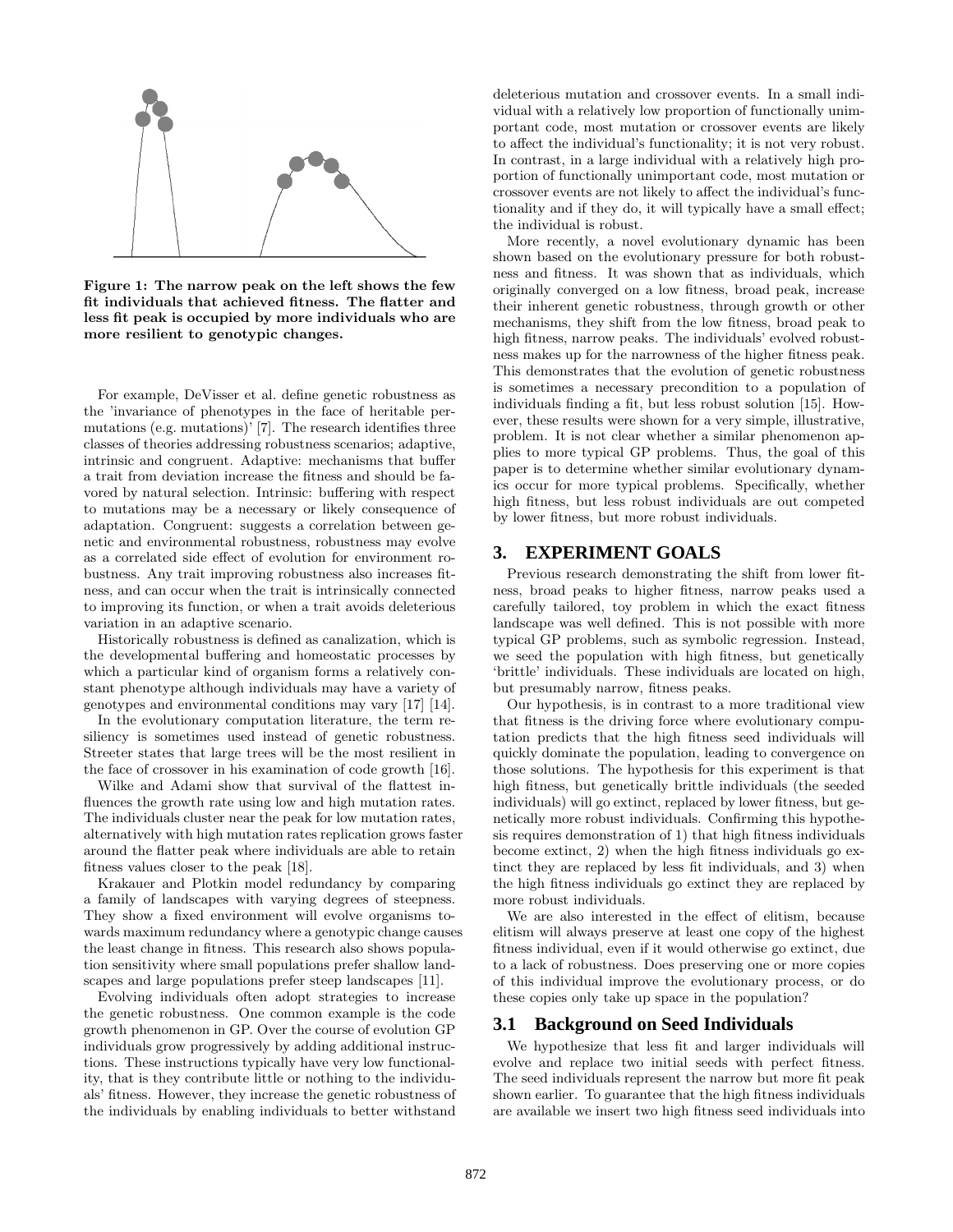the population at generation 1 with perfect fitness. Typically, once the goal fitness value is achieved for the target or objective function the evolutionary simulation is terminated. In this experiment, the intent is to determine the best fitness individuals at the end of a 'a priori' number of generations, thus we do not end the simulation when the fitness goal is met. We allow evolution to continue for a finite number of generations irrespective of the fitness values.

The transcendental function sine is the objective for the symbolic regression experiment. Two equivalent functions represent highly fit and brittle seeds for the population. Equations 1 and 2 shows the tangent and Taylor series equivalent seed functions for sine. The tangent equivalent seed has a higher probability to undergo deleterious changes due to the complexity of the sequence of terms when compared with the Taylor series. We identify the size of the functions for the tangent equivalent individual has 15 nodes and the Taylor series equivalent is 36 nodes.

The GP environment parameters for the testing the seed are shown in the seed test column of Table 3. The integer constants in the following formulas are created by the GP environment with ephemeral random constants (ERC).

For example, Equation 3 shows a potential outcome of a genetically altered Taylor series. In this case the  $+\frac{x^5}{5!}$ 5! is removed, the sign preceding  $\frac{x^7}{7!}$  is changed to + and 1 is added to the equation. Similar disruptive events to the tangent equivalent function are more likely to be deleterious due to its structure.

$$
sin(x) \approx \frac{2tan(\frac{x}{2})}{tan^2(\frac{x}{2}) + 1}
$$
 (1)

$$
sin(x) \approx x - \frac{x^3}{3!} + \frac{x^5}{5!} - \frac{x^7}{7!} + \frac{x^9}{9!} - \frac{x^{11}}{11!}
$$
 (2)

$$
Altered: x - \frac{x^3}{3!} + \frac{x^7}{7!} + \frac{x^9}{9!} - \frac{x^{11}}{11!} + 1
$$
 (3)

Brittle or non-robust individuals exhibit significant change in fitness with small changes in the genotype. An illustration of brittleness with sine equivalent functions is shown in Figure 2 where equations 1 and 2 have minor alterations.

We create a slight modification to each individual as shown in Equation 4 where the constant value 2 is changed to 3, and Equation 5 where the constant value 3 is changed to 4. We indicate the modified values in bold font. Through the x range -0.5 to 0.5 the mean square error is small, below  $\approx$ -1 and above 1 the mean squared error becomes significant as both altered functions deviate from the target function.

$$
sin(x) = \frac{3tan(\frac{x}{3})}{tan^3(\frac{x}{3}) + 1}
$$
(4)

$$
sin(x) \approx x - \frac{x^4}{4!} + \frac{x^5}{5!} - \frac{x^7}{7!} + \frac{x^9}{9!} - \frac{x^{11}}{11!}
$$
 (5)

Seed solutions have no introns or non-significant nodes, all nodes of each seed are significant code. This differs from evolved individuals that often have a large percentage of introns, thus increasing the probability that a modification may occur where there is little or no function degradation of the individual.



Figure 2: Sine equivalent function, normal, altered Taylor series and tangent equivalent. Slightly modified sine equivalent functions using altered Taylor and tangent Equations 4 and 5.

In Figure 3 we show the insertion of seeds effect evolution by comparing the mean population fitness of 100 trials without seeds against the mean population fitness with seeds. The case with the seeds attains a higher mean fitness due to the initialization with perfect fitness individuals.

#### **3.2 Brief Background of Symbolic Regression**

Symbolic regression is the procedure of inducing a symbolic equation, function or program that fits given numerical data. GP is ideal for symbolic regression and most GP applications can be reformulated as a symbolic regression problem. A GP system performing symbolic regression takes a number of numerical input, output relations, called fitness cases, and produces a function or program that is consistent with fitness cases [12].

The term symbolic emphasizes that the goal is not finding the optimum parameters but the optimum functions in the form of expressions or symbolic representations.

The goal of symbolic regression is to find a numerically robust solution expression  $E(x)$  which minimizes the following mean square error for a given sample set of A of independent input values  $x_k$  and dependent output values  $d_k(k = 1, ..., |\mathcal{A}|)$  [13]:

$$
MSE(E, \mathcal{A}) = \frac{1}{|\mathcal{A}|} \sum_{k=1}^{|\mathcal{A}|} (E(x_k) - d_k)^2
$$
 (6)

The symbolic regression output equation provides a method for prediction, analysis and system modeling. Several examples of real world symbolic regression problems include chemical process modeling [8] [9], approximation and rainfall runoff modeling [2], data mining [6], design of experiments [1], and economic decision analysis [10] [4].

## **4. EXPERIMENTS**

We test our hypothesis from section 3 with four experiments. The first experiment confirms robustness is a factor by testing varying depth GP environments, with the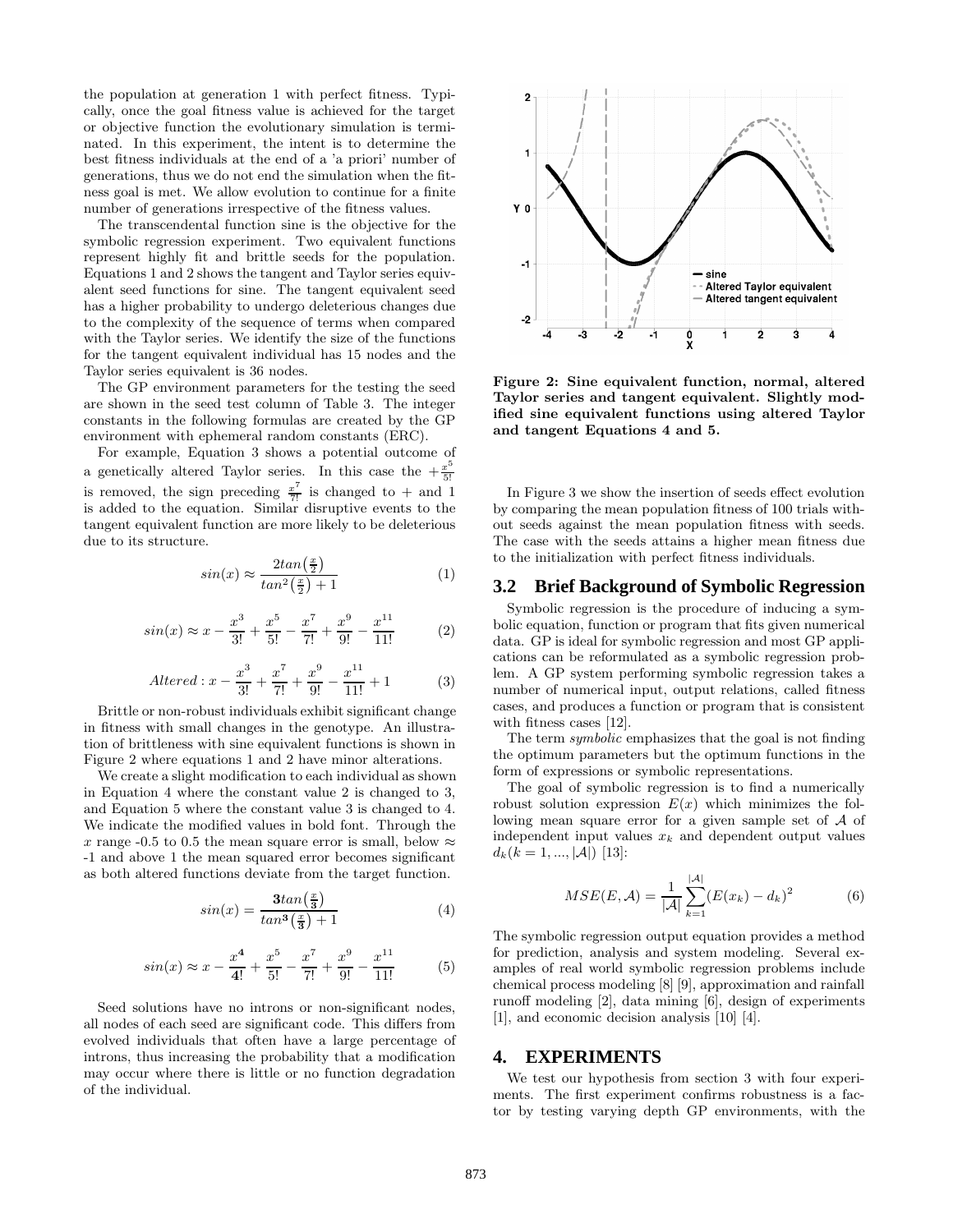

Figure 3: The top plot shows the mean population fitness without seeds for 100 runs, and a mean of those 100 runs are shown by the heavy black line. The bottom plot is similar information with seeds in the population.

expectation that shallow depth trees are less likely to support robustness. The second experiment confirms that given enough depth most of the seed individuals go extinct between generations 10 and 50. We test the effects elitism pressure in experiment 3 by varying the elitism parameter and confirming it has a significant influence of mean size of the best of run individual. Finally, experiment 4 applies a constant evolutionary pressure of mutation and confirms seed individuals that dominate early generations are replaced by more robust individuals.

## **4.1 Experiment 1: Robustness**

Robustness in our context occurs through redundancy and or replication of the building blocks in an individual. Disruption of the individual by crossover, or mutation are deleterious to non robust individuals. Robustness decreases the probability that a critical subtree or building block will affect the overall fitness of the individual. In testing this hypothesis we analyze the effects of varying depth individuals

with a symbolic regression experiment. We test for the frequency of the seed individual in the top 50 rank positions of the population for the symbolic regression problem.

In typical GP, a run terminates when any solution meeting the fitness criteria is satisfied. Recall we disable the run termination criteria to observe the population through generation 5000. This change in termination criteria allows observation of the population and fitness dynamics.

We expect shallow depth GP environments to support less robust individuals. In this experiment we insert a single tangent equivalent seed at the completion of generation 1. If shallow individuals are less robust, we expect the seed to dominate the solution for 4999 generations of the top 50 ranked positions. Since shallow depth trees limit robustness the seeds should dominate shallow environments, robust individuals should increase their ranking as the depth of the environment allows the creation of larger individuals. The problem environment parameters are shown in the experiment 1 column of Table 3. The experiment includes 10 iterations for each trial at depths of 3, 6, 9, and 12. The mean number of size 15 individuals from each trial is shown in column 2 of Table 1. The sweep ratio column in Table 1 shows the number of size 15 individuals divided by the total possible slots  $(4999 \times 500 = 24950)$ .

Table 1: Robustness Demonstration Summary

| Depth | Size 15 Ind. Count | Sweep Ratio |
|-------|--------------------|-------------|
|       | 249736             | 0.9990      |
| n     | 190589             | 0.7625      |
| 9     | 153101             | 0.6125      |
| 12    | 111753             | 0.4471      |

Results: The depth 3 sweep ratio of 0.9990 indicates few non seed individuals evolve to the top 50 ranked positions. As the depth increases, to 6, 9, and 12 we observe the significant decrease in the seed (size 15) individuals holding the top 50 positions of the population. At depth 12, 0.4471 size 15 individuals remain, or  $\approx 55\%$  of the top 50 ranked positions evolve to more robust individuals. We offer the following explanations:

- Larger trees allow individuals to grow introducing replication of building blocks and reduce the probability that a node or subtree disruption will produce a deleterious outcome. This confirms the hypothesis that less fit and more robust programs can achieve higher rates of survival.
- Table 1 demonstrates the brittleness of the tangent individual as the depth increases and more robust and larger individuals replace the seed individual.
- The handcrafted tangent equivalent function seed is brittle. We note that once disrupted, the tangent building blocks only survive a few generations.

#### **4.2 Experiment 2: Robustness or Fitness**

Experiment 2 tests the hypothesis that high fitness individuals are replaced by less fit and more robust individuals. Experiment 2 tests the size of the top ranked best fit individual for 100 trials. We identify the seed individuals by their size. To determine the influence of the seeds on descendants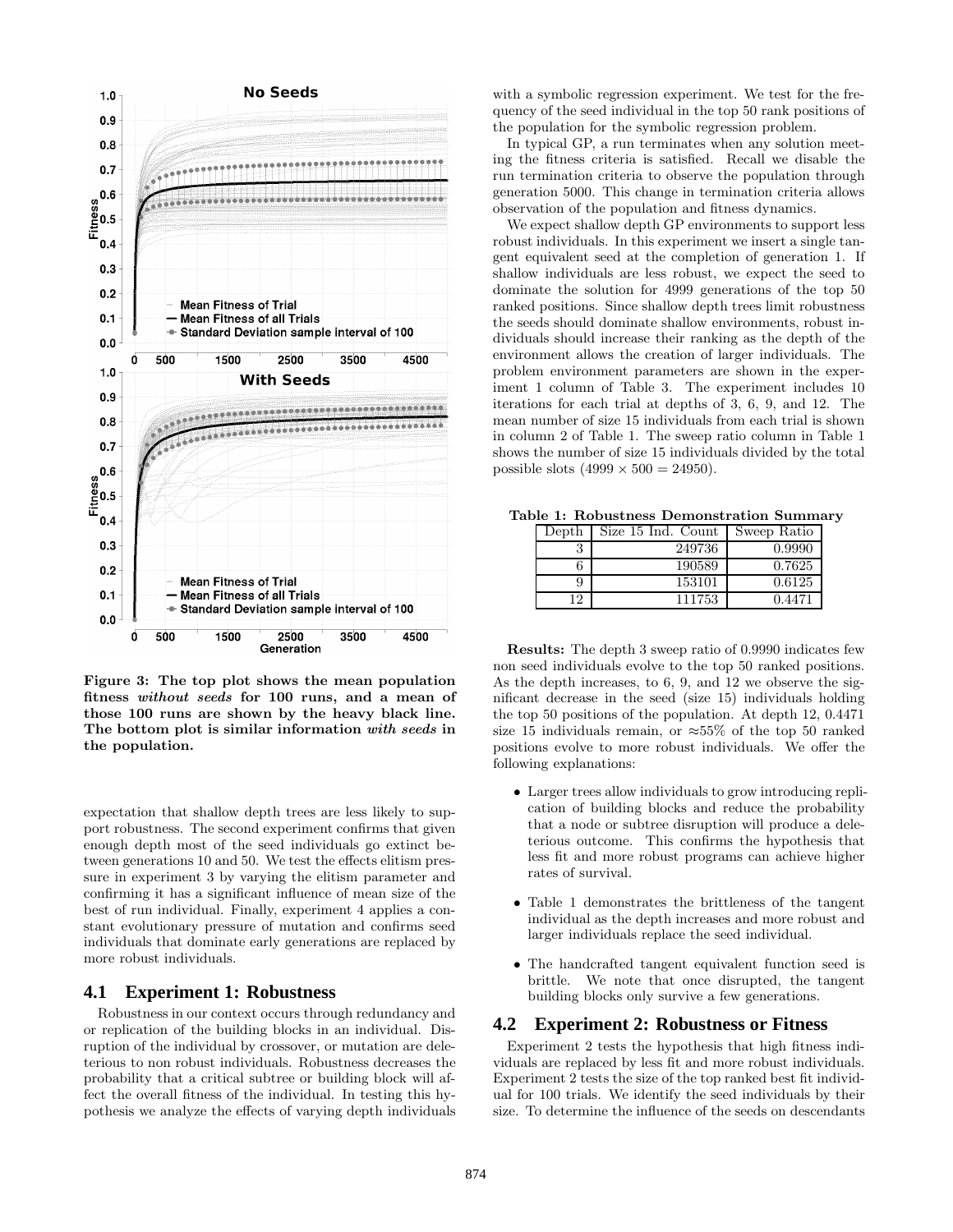we manually inspect subsequent generations for evidence of subtrees from the original seed individuals. The experiment 2 column of Table 3 shows the GP environment parameters.

Results: Recall that the seed tangent equivalent solution is size 15. Initially the tangent individuals dominate the best solutions as shown in selected best of run statistics for the top 10 ranked individuals. However, starting in the region of generation 50 larger individuals of size 50 to 100 begin to appear and replace the tangent individuals. Some of the new, larger individuals have a lower fitness than the tangent individuals (if they had a higher fitness they would be inserted into the top of the ranking). Because they are much larger than the tangent individuals, it is reasonable to assume that they are more robust.

Thus, these results show that a more robust, but less fit solution, here represented by the individuals with a size greater than 50, can replace more fit, but less robust solutions even in a typical GP problem. The individual rank and size of the best 10 individuals from selected trials shown below allow one to visualize the robust or large individuals rank.

We analyzed data from all the trials, two trials are presented due to space considerations. The format of the matrix is row 1 indicates the generation, note Column 1 indicates the top 'n' individual, (row 2 is the rank 1 individual, row 3 is rank 2, etc.). Row 1 (columns 2-9) indicate the generation of the result. Trial 80 shows the tangent individual remaining at rank 1 for the remaining 4999 generations, and rank 2 is the Taylor series, all remaining individuals increase in size and hold the remaining positions. Trial 100 shows both seeds superseded by generation 5 and larger individuals dominating by generation 100.

|           |  |                | Gen $\rightarrow$ 5 | 10             | 50             | 100 |     |      | 500 1000 2500 5000 |      |
|-----------|--|----------------|---------------------|----------------|----------------|-----|-----|------|--------------------|------|
|           |  | $\mathbf{1}$   | 15                  | 15             | 15             | 15  | 15  | 15   | 15                 | 15   |
| Trial 80  |  | 2              | 36                  | 36             | 36             | 36  | 36  | 36   | 36                 | 36   |
|           |  | 3              | 22                  | 22             | 22             | 22  | 22  | 22   | 22                 | 22   |
|           |  | 4              | 43                  | $\overline{7}$ | $\overline{7}$ | 163 | 268 | 298  | 339                | 484  |
|           |  | 5              | 37                  | 43             | 125            | 157 | 294 | 298  | 377                | 471  |
|           |  | 6              | 45                  | 36             | 51             | 158 | 298 | 298  | 382                | 469  |
|           |  | 7              | 39                  | 38             | 51             | 184 | 298 | 301  | 382                | 473  |
|           |  | 8              | 39                  | 38             | 99             | 177 | 298 | 298  | 383                | 469  |
|           |  | 9              | 37                  | 40             | 113            | 174 | 298 | 298  | 372                | 469  |
|           |  | 10             | 8                   | 37             | 113            | 158 | 298 | 298  | 382                | 469  |
|           |  |                |                     |                |                |     |     |      |                    |      |
|           |  |                |                     |                |                |     |     |      |                    |      |
|           |  | Gen->          | 5                   | 10             | 50             | 100 | 500 | 1000 | 2500               | 5000 |
|           |  | $\mathbf{1}$   | 5                   | 5              | 57             | 151 | 429 | 463  | 541                | 579  |
|           |  | $\overline{2}$ | 6                   | 5              | 41             | 151 | 411 | 455  | 547                | 579  |
|           |  | 3              | 6                   | 5              | 45             | 151 | 411 | 451  | 547                | 553  |
|           |  | 4              | 8                   | 5              | 51             | 155 | 405 | 451  | 547                | 553  |
| Trial 100 |  | 5              | 6                   | 5              | 41             | 155 | 411 | 451  | 557                | 599  |
|           |  | 6              | 16                  | 5              | 29             | 155 | 411 | 451  | 557                | 599  |
|           |  | 7              | 23                  | 5              | 57             | 155 | 411 | 455  | 557                | 599  |
|           |  | 8              | 9                   | 5              | 65             | 155 | 411 | 455  | 557                | 599  |
|           |  | 9              | 35                  | 5              | 71             | 155 | 411 | 451  | 557                | 589  |

Figure 4 shows the generation range of 1 to 100. The mean individual size of 15 shows the tangent equivalent function dominating the best of run individuals until generation 17. The individual trial plots shown as straight gray lines between size 7 and 40 are the seed individuals before crossover modifies their structure. A significant increase in the mean size of the best of run individual occurs at generation 18. Within the first 18 generations, the random individuals have poor fitness and the best of run is dominated by the seeds. The mean size of the individuals across all 100 trials is approximately 400 nodes at generation 5000.



Figure 4: The best of run tree size with a smaller  $x - axis$  and  $y - axis$  range (0-100), and the mean size of all best of run individuals over all trials with standard deviation.

This result confirms the hypothesis that robust and larger individuals evolve replacing the seed individuals in a typical GP problem. In this experiment the jump in mean size at generation 18 suggests more robust solutions begin to dominate after generation 17. The size 15 seed solutions are replaced by non-seed individuals that grow to 4 times the seed size by generation 60 and in excess of 26 times the seed by generation 5000.

## **4.3 Experiment 3: Elitism Pressure**

Elitism, also referred to as the elitist strategy directly copies the best  $n$  individuals from the current generation to the succeeding generation. The elite individuals are not subject to crossover or mutation. Elite individuals go extinct when higher performing individuals displace them in the elite set.

Various selection strategies are possible, frequently it is the best  $n$  individuals from a rank order by fitness. The number of elite individuals is typically in the range of 1 to 3, regardless of population size. Elitism often improves search while reducing exploration. DeJong suggests search versus exploration advantages in two types of landscapes: unimodal surfaces improve with an elitist plan, while multi modal surfaces degrade with an elitist plan [3].

Elitism protects the best of run individuals and eliminates the possibility of any future deleterious operations for the generation. These individuals are more likely to dominate best of run ranking for a greater number of generations than without elitism. Without elitism, the probability of selection for crossover reduces the chance of any individual maintaining its structure.

The seeds are compact human developed representations of sine equivalent functions that may be more susceptible to disruption from crossover. We hypothesize elitism will cause the transition from the compact seeds to more robust individuals to be delayed. The experiment 3 column of Table 3 shows the GP environment parameters.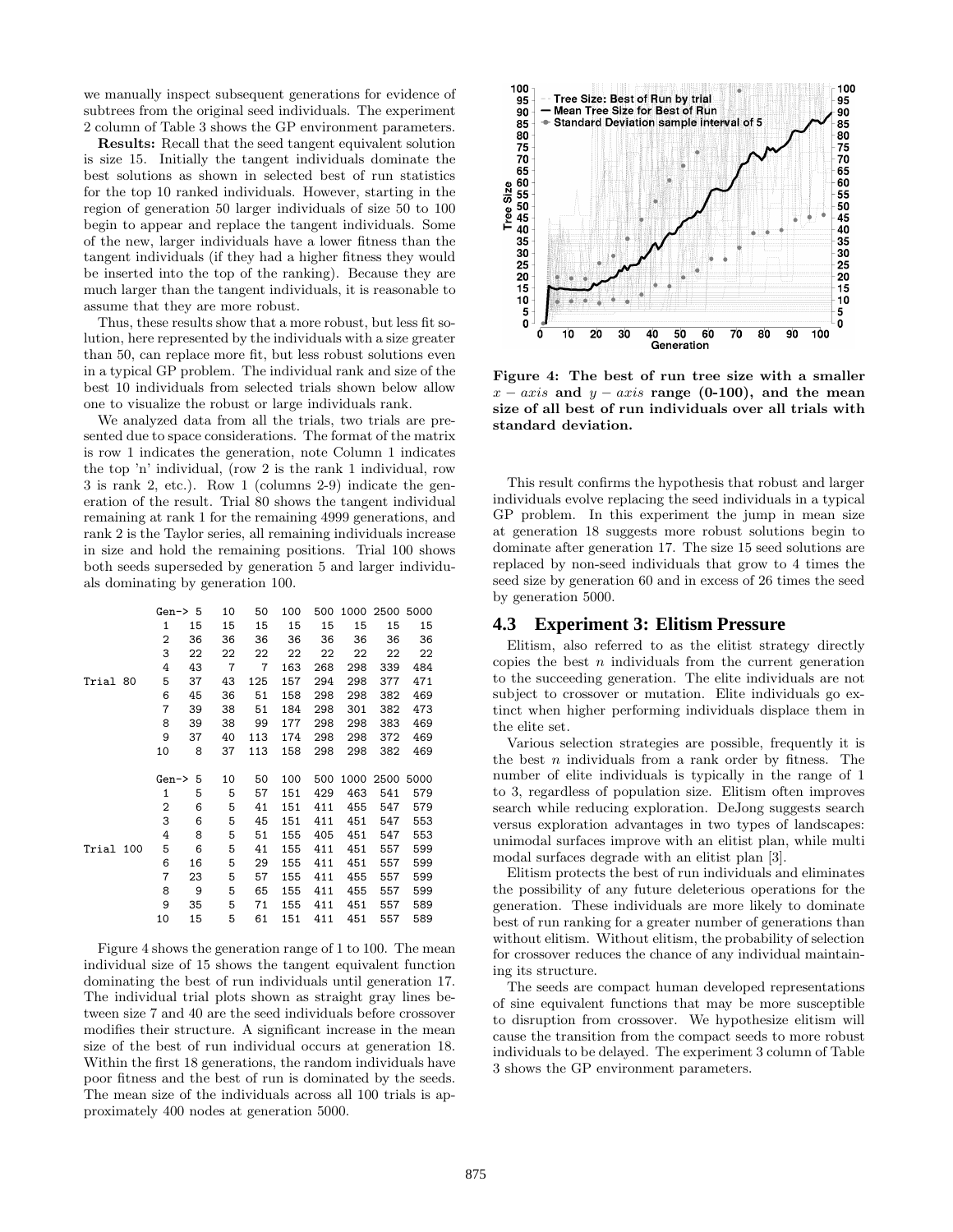Results: Consider the role of elitism and its selection pressure effect on the ability to develop robust individuals. The final size of the best of run individual is compared with no elitism with five trials that increase the elitism set size. Figure 5 shows an inverse relationship of the elitism set size with best of run individual size over a range of elitism values from 0 to 5. Larger elitism set sizes result in smaller best of run individuals. Table 2 and Figure 5 shows the decrease in individual size with increasing elitism.

The columns of Table 2 denote: E elitism value,  $E\%$ elitism as percent of population,  $\overline{s}_{BOR(5k)}$  is the mean size of the best of run at generation 5000 for 100 trials,  $\overline{s}_{norm}$  is the mean size normalized to elitism of 0,  $f_{BOR(5k)}$  the Best of Run mean fitness of 100 trials measured at generation 5000, and  $f_{M(5k)}$  is the population mean fitness of 100 trials at generation 5000.

Table 2: Experiment 3 Summary

| E | E%    | $\overline{s}_{BOR(5k)}$ | $s_{norm}$ | $J_{BOR(5k)}$ | M(5k) |
|---|-------|--------------------------|------------|---------------|-------|
| 0 | 0.000 | 395.29                   | 1.000      | 0.860         | 0.764 |
|   | 0.002 | 281.95                   | 0.713      | 0.906         | 0.787 |
| 2 | 0.004 | 178.14                   | 0.451      | 0.930         | 0.819 |
| 3 | 0.006 | 132.12                   | 0.334      | 0.951         | 0.836 |
| 4 | 0.008 | 87.54                    | 0.221      | 0.973         | 0.850 |
| 5 | 0.010 | 69.59                    | 0.176      | 0.977         | 0.858 |



Figure 5: Best of run mean of 100 Trials at Elitism 0, 1, 2, 3, 4, 5. Increasing elitism causes significant changes to the best of run individual size.

Figure 6 plots four values against E on the  $x-axis$ . The ∘ symbol plots the values of  $\overline{s}_{norm}$  which depict the decrease in size of the best of run individual relative to its size at generation 5000 with elitism of 0. The  $\triangle$  symbol shows the best of run mean fitness for 100 trials. The  $\times$  shows the best of population mean fitness for 100 trials.

The  $\diamondsuit$  shows Fitness Improvement Ratio  $F_{IR}$  given by Equation 7 where  $f_i$  is the fitness at a given elitism value, (e.g. 1, 2, ..),  $f_{e_0}$  is the fitness with no elitism, and  $R_{e_i}$  is the ratio of elitism to the population size at a specific elitism value, (e.g. 0.002 or 0.2% for elitism value of 1). The  $F_{IR}$ 



Figure 6: Elitism Effect on Size and Fitness. Increasing the elitism set size increases fitness and decreases robustness.

shows the fitness improvement for a given value of elitism set size. This result confirms the selection pressure from elitism leads to smaller individuals. If it is the case that larger individuals are more robust, than we lose robustness and gain more compact solutions.

$$
F_{IR} = \frac{1}{\frac{f_i - f_{e_0}}{R_{e_i}}} \tag{7}
$$

## **4.4 Experiment 4: Disrupting the Seeds**

Robustness is a measure of the average fitness and/or phenotype change in response to a genotype change. In our hypothesis, larger individuals are more likely to be robust and improve their fitness when exposed to deleterious phenotype changes. Brittle individuals in the previous experiments use human designed equivalent functions for the transcendental sine function. We test the hypothesis by applying a continuous disruptive pressure through the addition of a mutation phase. Experiment parameters for the mutation phase test are shown in the experiment 4 column of Table 3.

The experiment tests whether the human developed seed individuals maintain a majority of the rank 1 positions, for 100 trials over 5000 generations. If the large individuals are more robust than the human developed sine equivalent functions, then the majority of large individuals will surpass the fitness of the brittle individuals.

Results: Figure 7 shows the best of run individual size histograms for generation 2, 50, 1000 and 5000. The  $y-axis$ is the frequency for a given size of the best of run individual. Figure 7 generation 2, shows the majority of the best of run individuals with a size less than 50. By generation 50 shown in Figure 7, we note the size of the best of run individuals range from 50 to 300. In Figure 7 we show generation 1000 where only a few compact individuals remain from size 1 to 10, where the others have grown to a size of 75 to 800. At generation 5000, no rank 1 individuals that are less than size 100 remain. Long term survival shows that robustness is correlated with size.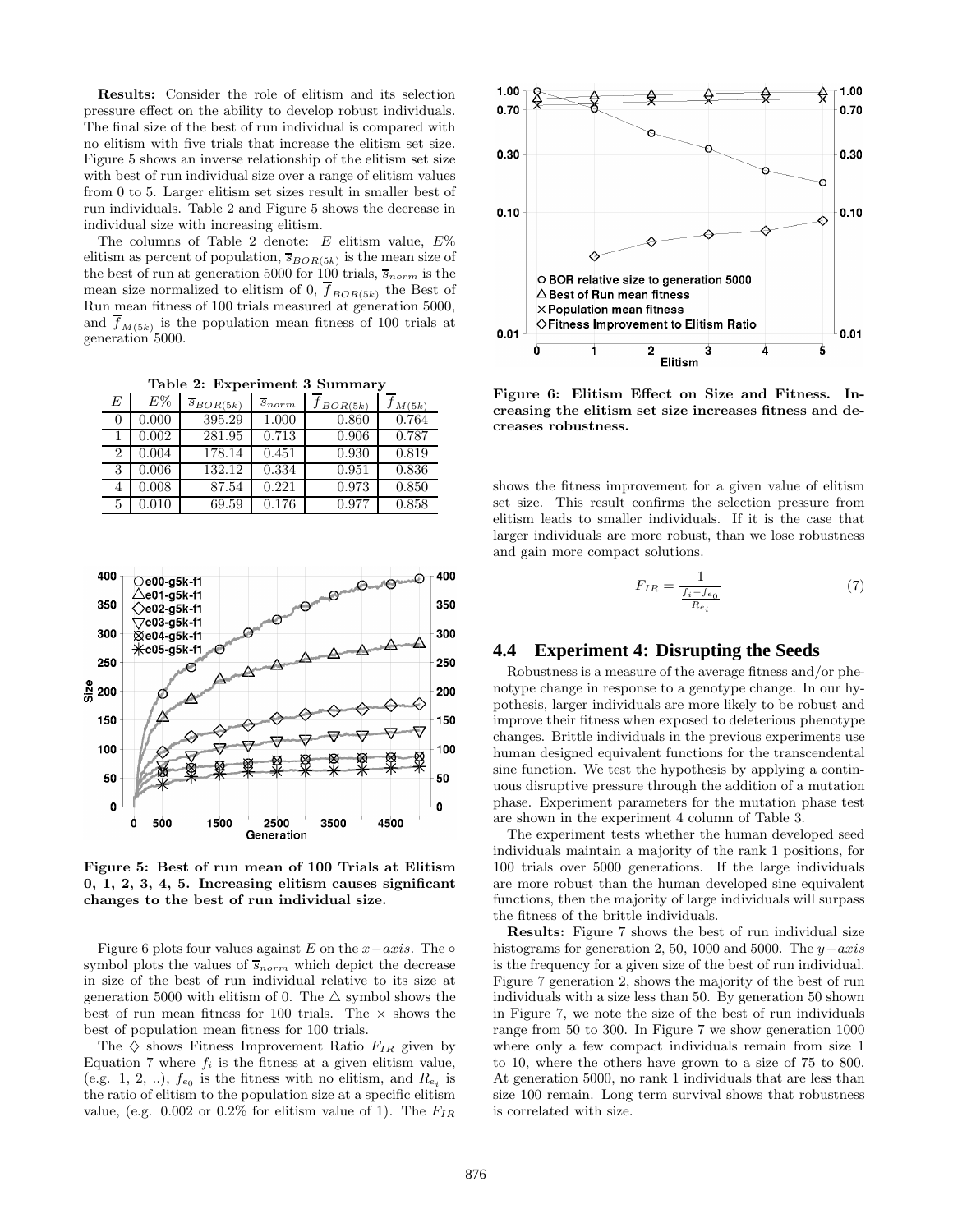| Objective: Evolution of a functional equivalent for the transcendental sine function.      |                   |                   |                   |                   |                   |  |  |
|--------------------------------------------------------------------------------------------|-------------------|-------------------|-------------------|-------------------|-------------------|--|--|
| Function set: Addition, division, factorial, power, square root, subtraction, and tangent. |                   |                   |                   |                   |                   |  |  |
| Parameter                                                                                  | Seed Test         | Experiment 1      | Experiment 2      | Experiment 3      | Experiment 4      |  |  |
| Population size                                                                            | 500               | 500               | 500               | 500               | 500               |  |  |
| Generations                                                                                | 5000              | 5000              | 5000              | 5000              | 5000              |  |  |
| Maximum depth                                                                              | 17                | 3, 6, 9, 12       | 17                | 17                | 17                |  |  |
| Initialization depth                                                                       | 20% to 60%        | 20% to 60%        | 20% to 60%        | 20% to 60%        | 20% to 60%        |  |  |
| Initialization method                                                                      | half and half     | half and half     | half and half     | half and half     | half and half     |  |  |
| Fitness cases                                                                              | 20                | 20                | 20                | 20                | 20                |  |  |
| Function evaluation range                                                                  | $-3.14$ to $3.14$ | $-3.14$ to $3.14$ | $-3.14$ to $3.14$ | $-3.14$ to $3.14$ | $-3.14$ to $3.14$ |  |  |
| Internal crossover frequency                                                               | 0.9               | 0.9               | 0.9               | 0.9               | 0.9               |  |  |
| External crossover frequency                                                               | 0.1               | 0.1               | 0.1               | 0.1               | 0.1               |  |  |
| $_{\rm ERC}$                                                                               | Enabled, 1-20     | Enabled, 1-20     | Enabled, 1-20     | Enabled, 1-20     | Enabled, 1-20     |  |  |
| Crossover selection                                                                        | Tournament,       | Tournament,       | Tournament,       | Tournament,       | Tournament,       |  |  |
|                                                                                            | $Size = 3$        | $Size = 3$        | $Size = 3$        | $Size = 3$        | $Size = 3$        |  |  |
| Crossover frequency                                                                        | 1.0               | 0.6               | 0.8888            | 1.0<br>0.998.     | 0.8888            |  |  |
|                                                                                            |                   |                   |                   | 0.996.<br>0.994,  |                   |  |  |
|                                                                                            |                   |                   |                   | 0.992, 0.99       |                   |  |  |
| Reproduction frequency                                                                     | 0.0               | 0.01              | 0.0               | 0.002,<br>0.0,    | 0.0               |  |  |
|                                                                                            |                   |                   |                   | 0.006,<br>0.004,  |                   |  |  |
|                                                                                            |                   |                   |                   | 0.008, 0.01       |                   |  |  |
| Reproduction selection                                                                     | <b>Best</b>       | <b>Best</b>       | <b>Best</b>       | <b>Best</b>       | <b>Best</b>       |  |  |
| Mutation parameters                                                                        |                   |                   |                   |                   |                   |  |  |
| Frequency                                                                                  | None              | 0.39              | .1112             | None              | 0.1112            |  |  |
| Internal node frequency                                                                    | NA.               | 0.9               | 0.9               | <b>NA</b>         | 0.9               |  |  |
| Leaf node frequency                                                                        | NA.               | 0.1               | 0.1               | NA                | 0.1               |  |  |
| Replacement tree depth                                                                     | <b>NA</b>         | $\overline{2}$    | $max = 4$         | <b>NA</b>         | $max = 4$         |  |  |
| Depth ramp                                                                                 | NΑ                | <b>NA</b>         | $0$ to $4$        | <b>NA</b>         | $0$ to $4$        |  |  |
| Selection method                                                                           | $_{\rm Best}$     | <b>Best</b>       | <b>Best</b>       | <b>Best</b>       | <b>Best</b>       |  |  |
| Subtree creation                                                                           | NA                | half and half     | half and half     | <b>NA</b>         | half and half     |  |  |

Table 3: GP Experiment Parameters

Reviewing these results show a clear and significant shift in the size of the individual as mutation and crossover events negatively affect the smaller individuals' fitness. These results indicate growth positively influences adaptation against the deleterious effects of mutation.

## **5. CONCLUSIONS**

These results demonstrate robustness as an evolutionary dynamic, where robust individuals replace high fitness narrow peak or less robust individuals. The evolved individuals achieve resilience to crossover through growth. This increases the probability that non-critical sections of the individual will undergo change due to crossover or mutation. This confirms GP code growth seeks redundant building blocks through replication to improve survivability of crossover events. When early generation individuals evolve as solutions, one may be obtaining a fit solution and not necessarily the most robust solution against evolutionary disruption.

Achieving robustness allows evolution to select to higher fitness individuals who are affected less by perturbation of the environment. This suggests that code growth is a requirement for robustness in complex GP solutions. Limiting the genome size may affect robustness and introduce equilibrium between exploration and robustness. Without the ability to improve through crossover events and individual would effectively be jumping around the optimal point of the narrow peak landscape. Each evolutionary event can potentially reduce the fitness of the individual to make it a candidate for replacement.

The results offer additional areas for future research. In the context of evolution there appears to be two paths possible. In the first path, creation of high fitness and brittle individuals that propagate to future generations and at the same time likely to suppress less fit individuals. The second

path is where individuals evolve robustness attributes and avoid extinction.

If growth is necessary to achieve robustness, what is the upper limit? If one can describe the balance between these two modes as it represents a phase change with the seed individuals as shown by Figure 4, perhaps one can determine the minimum number of generations for robustness.

Can the robustness trade space be modeled for even more complex problems in an aim to understand if growth is limited by artificial constraints and thereby constrains the ability of GP to evolve a solution? Do researchers need a balance between robustness and the first solution when considering the more robust solution is likely to take more generations and memory to evolve?

## **6. REFERENCES**

- [1] F. A. Castillo, K. A. Marshall, J. L. Green, and A. K. Kordon. Symbolic regression in design of experiments: A case study with linearizing transformations. In W. B. Langdon, E. Cantú-Paz, K. Mathias, R. Roy, D. Davis, R. Poli, K. Balakrishnan, V. Honavar, G. Rudolph, J. Wegener, L. Bull, M. A. Potter, A. C. Schultz, J. F. Miller, E. Burke, and N. Jonoska, editors, GECCO 2002: Proceedings of the Genetic and Evolutionary Computation Conference, pages 1043–1047, New York, 9-13 July 2002. Morgan Kaufmann Publishers.
- [2] J. W. Davidson, D. A. Savic, and G. A. Walters. Symbolic and numerical regression: Experiments and applications. Information Sciences, 150(1-2):95–117, 2003.
- [3] K. DeJong. An analysis of the behavior of a class of genetic adaptive systems. PhD thesis, 1975.